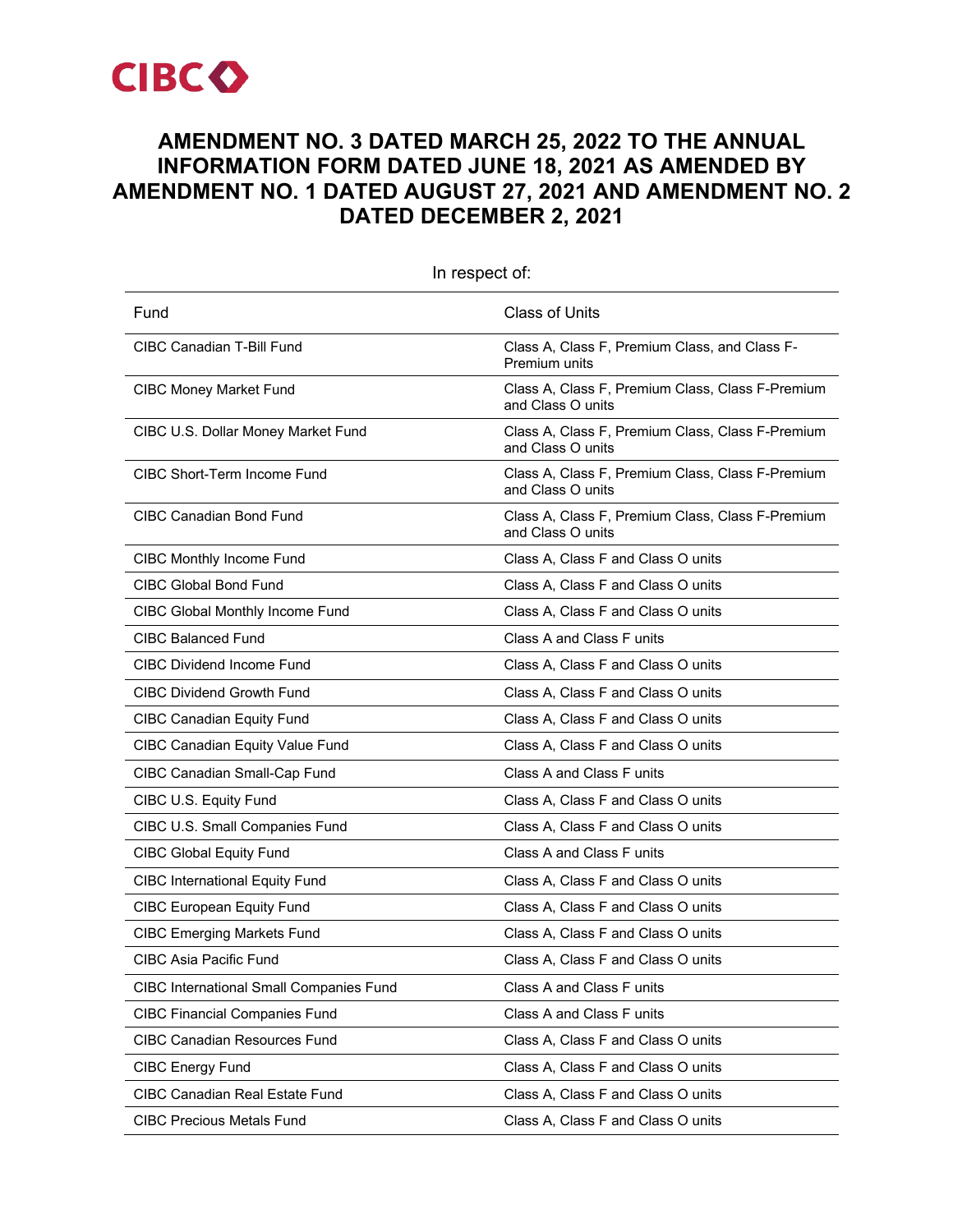| Fund                                                   | Class of Units                                                              |
|--------------------------------------------------------|-----------------------------------------------------------------------------|
| CIBC Global Technology Fund                            | Class A and Class F units                                                   |
| CIBC Canadian Short-Term Bond Index Fund               | Class A, Class F, Premium Class, Class F-Premium<br>and Class O units       |
| <b>CIBC Canadian Bond Index Fund</b>                   | Class A, Class F, Premium Class, Class F-Premium<br>and Class O units       |
| CIBC Global Bond Index Fund                            | Class A, Class F, Premium Class, Class F-Premium<br>and Class O units       |
| CIBC Balanced Index Fund                               | Class A, Class F, Premium Class and Class F-<br>Premium units               |
| CIBC Canadian Index Fund                               | Class A, Class F, Premium Class, Class F-Premium<br>and Class O units       |
| CIBC U.S. Broad Market Index Fund                      | Class A, Class F, Premium Class, Class F-Premium<br>and Class O units       |
| CIBC U.S. Index Fund                                   | Class A, Class F, Premium Class, Class F-Premium<br>and Class O units       |
| <b>CIBC</b> International Index Fund                   | Class A, Class F, Premium Class, Class F-Premium<br>and Class O units       |
| <b>CIBC European Index Fund</b>                        | Class A, Class F, Premium Class and Class F-<br>Premium units               |
| <b>CIBC Emerging Markets Index Fund</b>                | Class A, Class F, Premium Class, Class F-Premium<br>and Class O units       |
| CIBC Asia Pacific Index Fund                           | Class A, Class F, Premium Class, Class F-Premium<br>and Class O units       |
| CIBC Nasdaq Index Fund                                 | Class A, Class F, Premium Class and Class F-<br>Premium units               |
| CIBC Sustainable Canadian Core Plus Bond Fund          | Series A, Series F, ETF Series, Series S and Series<br>O units              |
| <b>CIBC Sustainable Canadian Equity Fund</b>           | Series A, Series F, ETF Series, Series S and Series<br>O units              |
| <b>CIBC Sustainable Global Equity Fund</b>             | Series A, Series F, ETF Series, Series S and Series<br>O units              |
| <b>CIBC Sustainable Conservative Balanced Solution</b> | Series A, Series F, ETF Series, Series S and Series<br>O units              |
| <b>CIBC Sustainable Balanced Solution</b>              | Series A, Series F, ETF Series, Series S and Series<br>O units              |
| CIBC Sustainable Balanced Growth Solution              | Series A, Series F, ETF Series, Series S and Series<br>O units              |
| <b>CIBC Smart Income Solution</b>                      | Series A, Series T5, Series F, Series FT5, Series S<br>and Series ST5 units |
| <b>CIBC Smart Balanced Income Solution</b>             | Series A, Series T5, Series F, Series FT5, Series S<br>and Series ST5 units |
| <b>CIBC Smart Balanced Solution</b>                    | Series A, Series T5, Series F, Series FT5, Series S<br>and Series ST5 units |
| <b>CIBC Smart Balanced Growth Solution</b>             | Series A, Series T5, Series F, Series FT5, Series S<br>and Series ST5 units |
| <b>CIBC Smart Growth Solution</b>                      | Series A, Series T5, Series F, Series FT5, Series S<br>and Series ST5 units |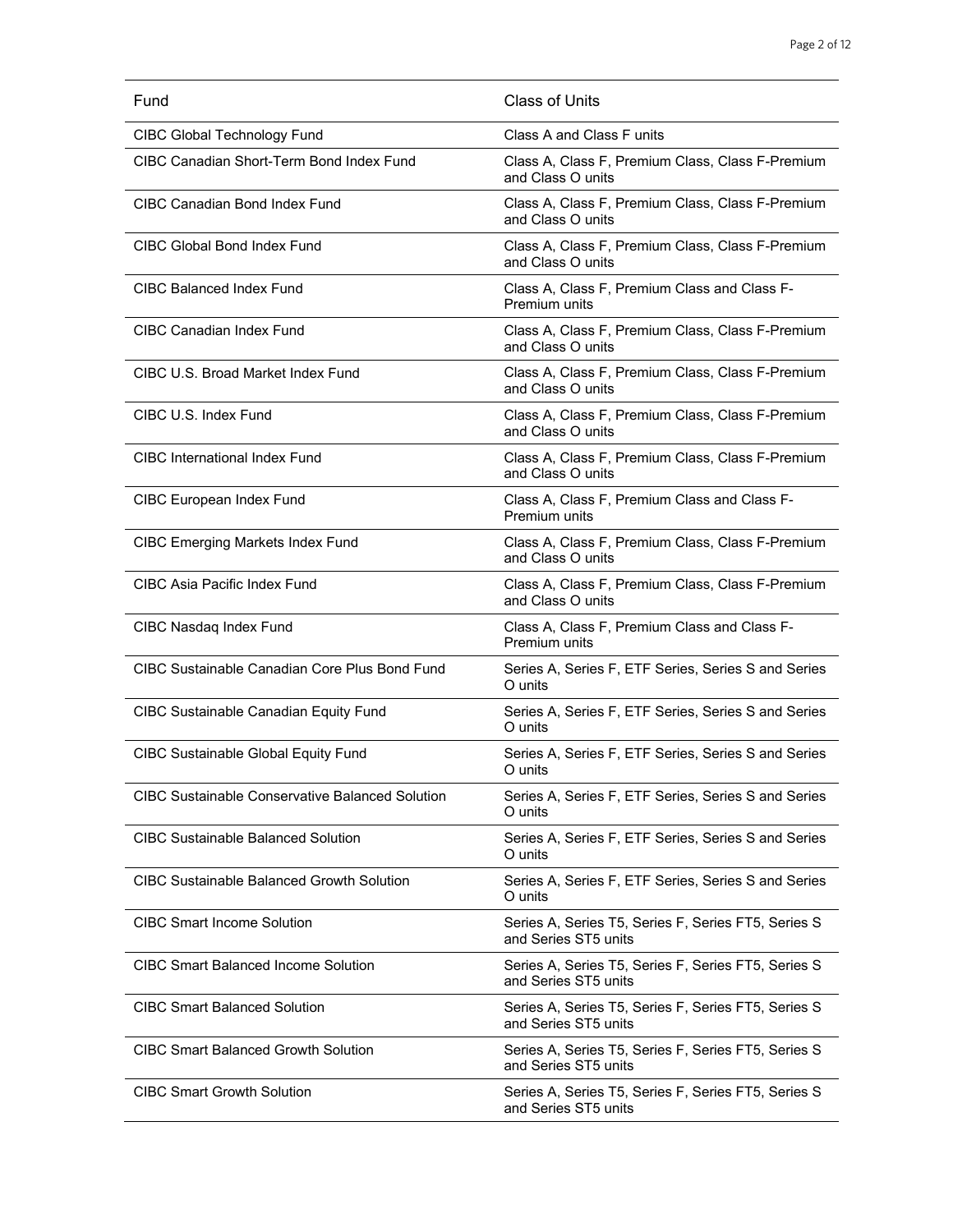| Fund                                            | Class of Units                                                                              |
|-------------------------------------------------|---------------------------------------------------------------------------------------------|
| <b>CIBC Managed Income Portfolio</b>            | Class A, Class F, Class T4, Class T6, Class FT4<br>and Class FT6 units                      |
| CIBC Managed Income Plus Portfolio              | Class A, Class F, Class T4, Class T6, Class FT4<br>and Class FT6 units                      |
| CIBC Managed Balanced Portfolio                 | Class A, Class F, Class T4, Class T6, Class T8,<br>Class FT4, Class FT6 and Class FT8 units |
| CIBC Managed Monthly Income Balanced Portfolio  | Class A, Class F, Class T6, Class T8, Class FT6<br>and Class FT8 units                      |
| <b>CIBC Managed Balanced Growth Portfolio</b>   | Class A, Class F, Class T4, Class T6, Class T8,<br>Class FT4, Class FT6 and Class FT8 units |
| <b>CIBC Managed Growth Portfolio</b>            | Class A, Class F, Class T4, Class T6, Class T8,<br>Class FT4, Class FT6 and Class FT8 units |
| <b>CIBC Managed Aggressive Growth Portfolio</b> | Class A, Class F, Class T4, Class T6, Class T8,<br>Class FT4, Class FT6 and Class FT8 units |
| CIBC U.S. Dollar Managed Income Portfolio       | Class A, Class F, Class T4, Class T6, Class FT4<br>and Class FT6 units                      |
| CIBC U.S. Dollar Managed Balanced Portfolio     | Class A, Class F, Class T4, Class T6, Class T8,<br>Class FT4, Class FT6 and Class FT8 units |
| CIBC U.S. Dollar Managed Growth Portfolio       | Class A, Class F, Class T4, Class T6, Class T8,<br>Class FT4, Class FT6 and Class FT8 units |
| <b>CIBC Conservative Passive Portfolio</b>      | Class A, Class F, Class D and Class O units                                                 |
| <b>CIBC Balanced Passive Portfolio</b>          | Class A, Class F, Class D and Class O units                                                 |
| <b>CIBC Balanced Growth Passive Portfolio</b>   | Class A, Class F, Class D and Class O units                                                 |

(individually, a "*Fund*" and, collectively, the "*Funds*")

This is Amendment No. 3 to the annual information form dated June 18, 2021 (referred to as the *Annual Information Form*), as amended by Amendment No. 1 dated August 27, 2021 and Amendment No. 2 dated December 2, 2021, which should be read subject to this information. All capitalized terms used herein and not otherwise defined shall have the same meanings given to such terms in the Annual information Form.

### **SUMMARY OF AMENDMENTS**

Effective July 1, 2022, CIBC, as Manager of the Funds, will introduce a fixed administration fee to the Mutual Funds, Managed Portfolios, and U.S. Dollar Managed Portfolios (the "*Affected Funds*"), as defined in the Annual Information Form, replacing the variable operating expenses currently charged to the Affected Funds. In exchange for the Affected Funds paying a fixed rate administration fee with respect to the applicable classes of the Affected Funds, the Manager will pay for the operating expenses of each of the Affected Funds, other than certain expenses defined as "Fund Costs". The fixed administration fee will apply to all classes of the Affected Funds, other than Class O units, where offered.

The Manager may, at its discretion, elect to delay implementation or elect not to proceed with the introduction of the fixed administration fees for some or all of the Affected Funds.

Refer to Amendment No. 3 dated March 25, 2022, to the Funds' Simplified Prospectus dated June 18, 2021 for further information about the introduction of fixed administration fees.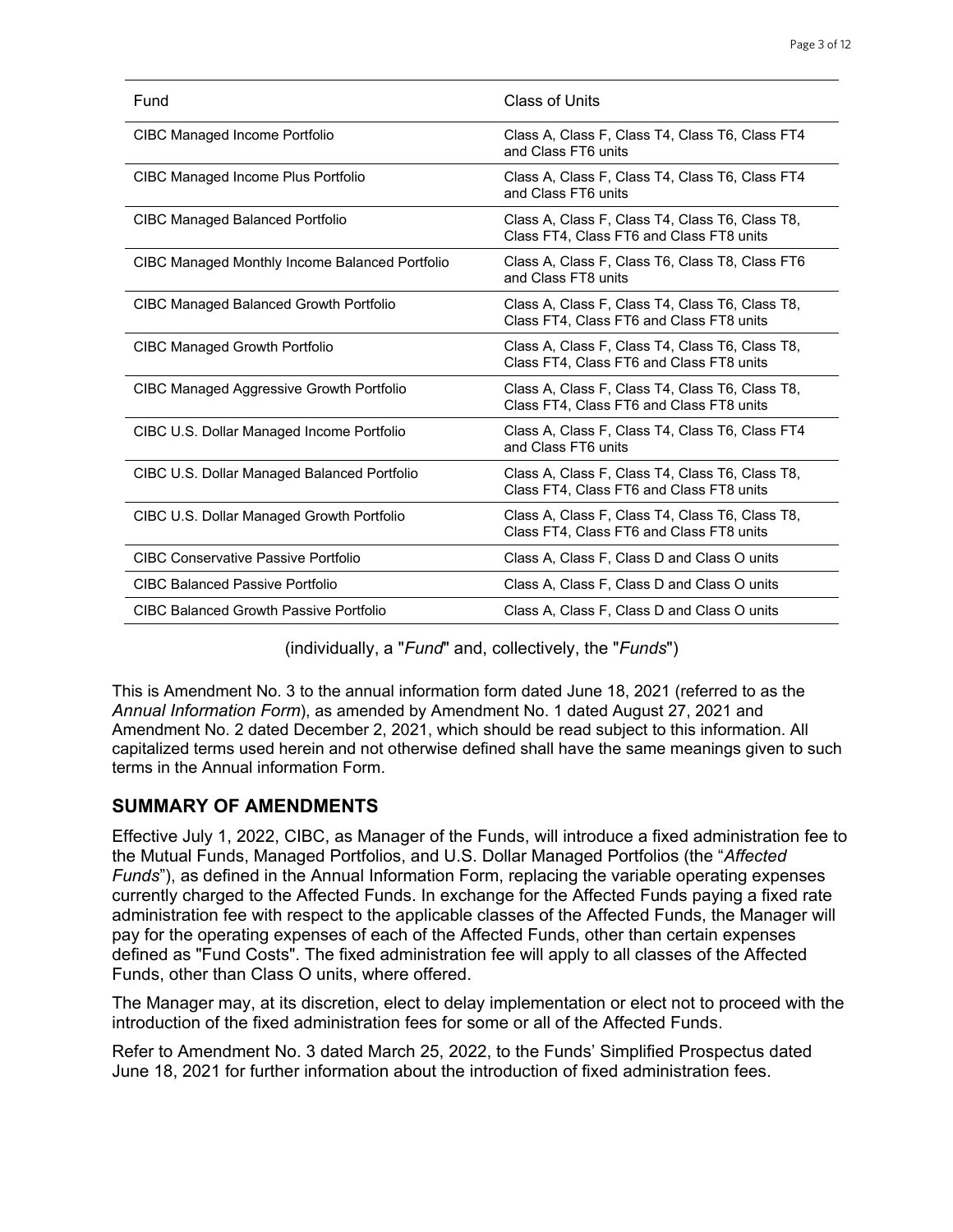## **Certificate of the Funds**

| Fund                                           | <b>Class of Units</b>                                                 |
|------------------------------------------------|-----------------------------------------------------------------------|
| CIBC Canadian T-Bill Fund                      | Class A, Class F, Premium Class, and Class F-<br>Premium units        |
| <b>CIBC Money Market Fund</b>                  | Class A, Class F, Premium Class, Class F-Premium<br>and Class O units |
| CIBC U.S. Dollar Money Market Fund             | Class A, Class F, Premium Class, Class F-Premium<br>and Class O units |
| <b>CIBC Short-Term Income Fund</b>             | Class A, Class F, Premium Class, Class F-Premium<br>and Class O units |
| <b>CIBC Canadian Bond Fund</b>                 | Class A, Class F, Premium Class, Class F-Premium<br>and Class O units |
| <b>CIBC Monthly Income Fund</b>                | Class A, Class F and Class O units                                    |
| <b>CIBC Global Bond Fund</b>                   | Class A, Class F and Class O units                                    |
| CIBC Global Monthly Income Fund                | Class A, Class F and Class O units                                    |
| <b>CIBC Balanced Fund</b>                      | Class A and Class F units                                             |
| CIBC Dividend Income Fund                      | Class A, Class F and Class O units                                    |
| <b>CIBC Dividend Growth Fund</b>               | Class A, Class F and Class O units                                    |
| <b>CIBC Canadian Equity Fund</b>               | Class A, Class F and Class O units                                    |
| <b>CIBC Canadian Equity Value Fund</b>         | Class A, Class F and Class O units                                    |
| CIBC Canadian Small-Cap Fund                   | Class A and Class F units                                             |
| CIBC U.S. Equity Fund                          | Class A, Class F and Class O units                                    |
| CIBC U.S. Small Companies Fund                 | Class A, Class F and Class O units                                    |
| <b>CIBC Global Equity Fund</b>                 | Class A and Class F units                                             |
| <b>CIBC International Equity Fund</b>          | Class A, Class F and Class O units                                    |
| <b>CIBC European Equity Fund</b>               | Class A, Class F and Class O units                                    |
| <b>CIBC Emerging Markets Fund</b>              | Class A, Class F and Class O units                                    |
| CIBC Asia Pacific Fund                         | Class A, Class F and Class O units                                    |
| <b>CIBC International Small Companies Fund</b> | Class A and Class F units                                             |
| <b>CIBC Financial Companies Fund</b>           | Class A and Class F units                                             |
| <b>CIBC Canadian Resources Fund</b>            | Class A, Class F and Class O units                                    |
| <b>CIBC Energy Fund</b>                        | Class A, Class F and Class O units                                    |
| <b>CIBC Canadian Real Estate Fund</b>          | Class A, Class F and Class O units                                    |
| <b>CIBC Precious Metals Fund</b>               | Class A, Class F and Class O units                                    |
| CIBC Global Technology Fund                    | Class A and Class F units                                             |
| CIBC Canadian Short-Term Bond Index Fund       | Class A, Class F, Premium Class, Class F-Premium<br>and Class O units |
| CIBC Canadian Bond Index Fund                  | Class A, Class F, Premium Class, Class F-Premium<br>and Class O units |
| CIBC Global Bond Index Fund                    | Class A, Class F, Premium Class, Class F-Premium<br>and Class O units |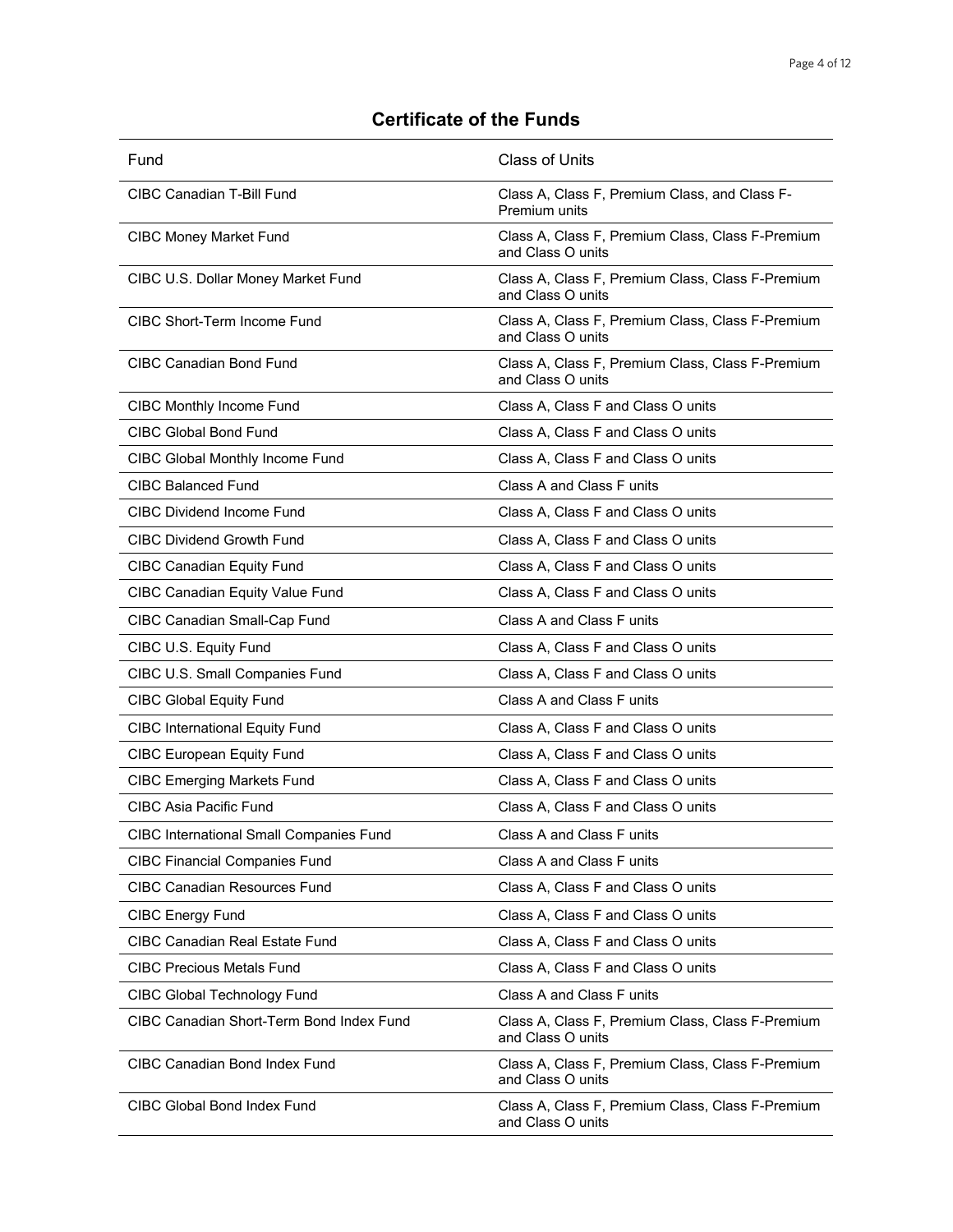| Fund                                                   | <b>Class of Units</b>                                                                       |
|--------------------------------------------------------|---------------------------------------------------------------------------------------------|
| CIBC Balanced Index Fund                               | Class A, Class F, Premium Class and Class F-<br>Premium units                               |
| CIBC Canadian Index Fund                               | Class A, Class F, Premium Class, Class F-Premium<br>and Class O units                       |
| CIBC U.S. Broad Market Index Fund                      | Class A, Class F, Premium Class, Class F-Premium<br>and Class O units                       |
| CIBC U.S. Index Fund                                   | Class A, Class F, Premium Class, Class F-Premium<br>and Class O units                       |
| CIBC International Index Fund                          | Class A, Class F, Premium Class, Class F-Premium<br>and Class O units                       |
| <b>CIBC European Index Fund</b>                        | Class A, Class F, Premium Class and Class F-<br>Premium units                               |
| <b>CIBC Emerging Markets Index Fund</b>                | Class A, Class F, Premium Class, Class F-Premium<br>and Class O units                       |
| <b>CIBC Asia Pacific Index Fund</b>                    | Class A, Class F, Premium Class, Class F-Premium<br>and Class O units                       |
| CIBC Nasdaq Index Fund                                 | Class A, Class F, Premium Class and Class F-<br>Premium units                               |
| CIBC Sustainable Canadian Core Plus Bond Fund          | Series A, Series F, ETF Series, Series S and Series<br>O units                              |
| <b>CIBC Sustainable Canadian Equity Fund</b>           | Series A, Series F, ETF Series, Series S and Series<br>O units                              |
| <b>CIBC Sustainable Global Equity Fund</b>             | Series A, Series F, ETF Series, Series S and Series<br>O units                              |
| <b>CIBC Sustainable Conservative Balanced Solution</b> | Series A, Series F, ETF Series, Series S and Series<br>O units                              |
| CIBC Sustainable Balanced Solution                     | Series A, Series F, ETF Series, Series S and Series<br>O units                              |
| <b>CIBC Sustainable Balanced Growth Solution</b>       | Series A, Series F, ETF Series, Series S and Series<br>O units                              |
| <b>CIBC Smart Income Solution</b>                      | Series A, Series T5, Series F, Series FT5, Series S<br>and Series ST5 units                 |
| CIBC Smart Balanced Income Solution                    | Series A, Series T5, Series F, Series FT5, Series S<br>and Series ST5 units                 |
| <b>CIBC Smart Balanced Solution</b>                    | Series A, Series T5, Series F, Series FT5, Series S<br>and Series ST5 units                 |
| <b>CIBC Smart Balanced Growth Solution</b>             | Series A, Series T5, Series F, Series FT5, Series S<br>and Series ST5 units                 |
| <b>CIBC Smart Growth Solution</b>                      | Series A, Series T5, Series F, Series FT5, Series S<br>and Series ST5 units                 |
| <b>CIBC Managed Income Portfolio</b>                   | Class A, Class F, Class T4, Class T6, Class FT4<br>and Class FT6 units                      |
| CIBC Managed Income Plus Portfolio                     | Class A, Class F, Class T4, Class T6, Class FT4<br>and Class FT6 units                      |
| <b>CIBC Managed Balanced Portfolio</b>                 | Class A, Class F, Class T4, Class T6, Class T8,<br>Class FT4, Class FT6 and Class FT8 units |
| CIBC Managed Monthly Income Balanced Portfolio         | Class A, Class F, Class T6, Class T8, Class FT6<br>and Class FT8 units                      |
|                                                        |                                                                                             |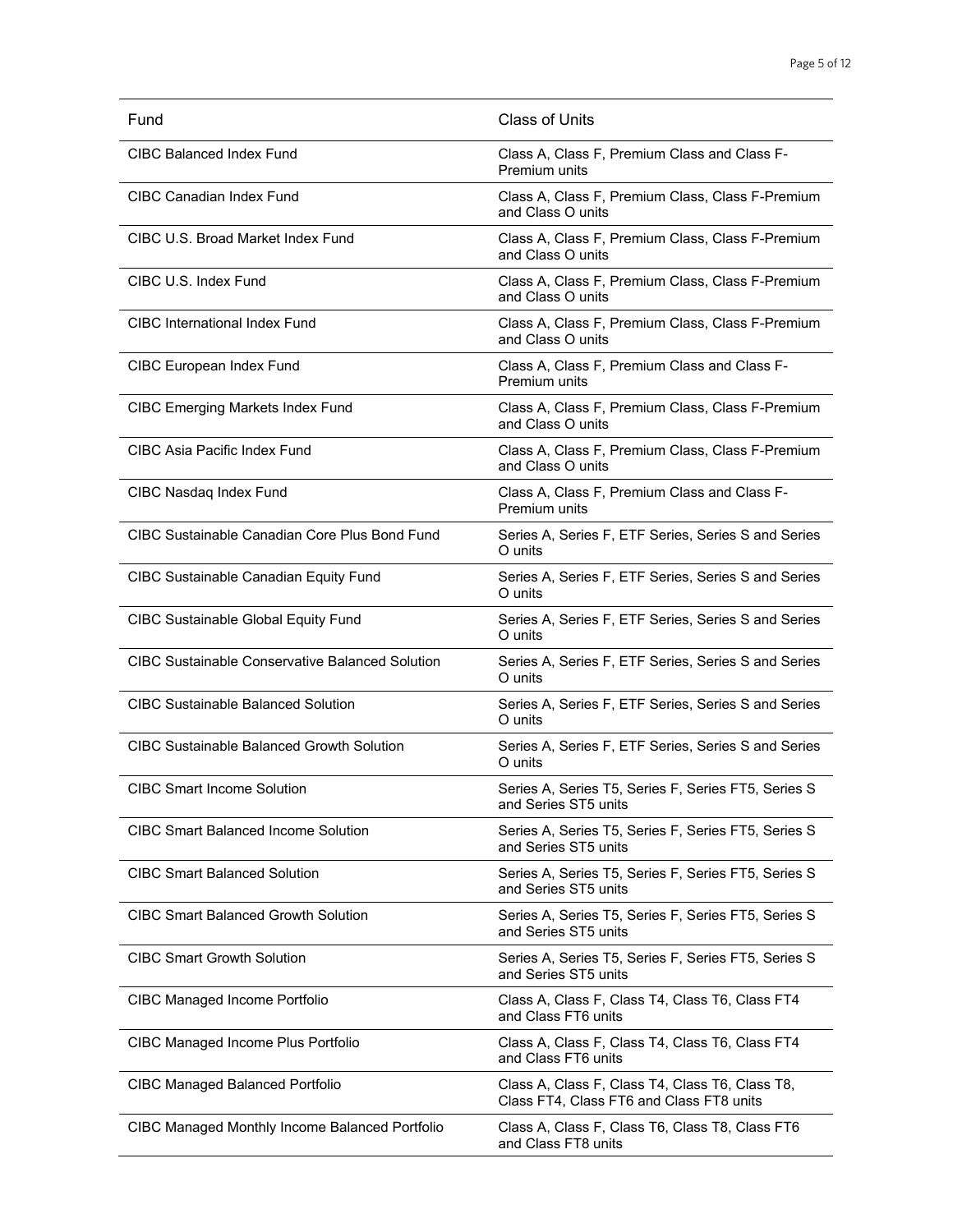| Fund                                        | Class of Units                                                                              |
|---------------------------------------------|---------------------------------------------------------------------------------------------|
| CIBC Managed Balanced Growth Portfolio      | Class A, Class F, Class T4, Class T6, Class T8,<br>Class FT4, Class FT6 and Class FT8 units |
| CIBC Managed Growth Portfolio               | Class A, Class F, Class T4, Class T6, Class T8,<br>Class FT4, Class FT6 and Class FT8 units |
| CIBC Managed Aggressive Growth Portfolio    | Class A, Class F, Class T4, Class T6, Class T8,<br>Class FT4, Class FT6 and Class FT8 units |
| CIBC U.S. Dollar Managed Income Portfolio   | Class A, Class F, Class T4, Class T6, Class FT4<br>and Class FT6 units                      |
| CIBC U.S. Dollar Managed Balanced Portfolio | Class A, Class F, Class T4, Class T6, Class T8,<br>Class FT4, Class FT6 and Class FT8 units |
| CIBC U.S. Dollar Managed Growth Portfolio   | Class A, Class F, Class T4, Class T6, Class T8,<br>Class FT4, Class FT6 and Class FT8 units |
| CIBC Conservative Passive Portfolio         | Class A, Class F, Class D and Class O units                                                 |
| <b>CIBC Balanced Passive Portfolio</b>      | Class A, Class F, Class D and Class O units                                                 |
| CIBC Balanced Growth Passive Portfolio      | Class A, Class F, Class D and Class O units                                                 |

(collectively, referred to as the *Funds*)

March 25, 2022

This Amendment No. 3 dated March 25, 2022, together with the Annual Information Form dated June 18, 2021, as amended by Amendment No. 1 dated August 27, 2021, and Amendment No. 2 dated December 2, 2021, and the Simplified Prospectus dated June 18, 2021, as amended by Amendment No. 1 dated August 27, 2021, and Amendment No. 2 dated December 2, 2021, and Amendment No. 3 dated March 25, 2022, and the documents incorporated by reference into the Simplified Prospectus, as amended, constitute full, true and plain disclosure of all material facts relating to the securities offered by the Simplified Prospectus, as amended, as required by the securities legislation of each of the provinces and territories of Canada, and do not contain any misrepresentations.

#### **CIBC TRUST CORPORATION**

#### **the Trustee of the Funds**

Signed "*Edward Dodig*" Edward Dodig President and Chief Executive Officer Signed "*David Scandiffio*"

David Scandiffio Vice-President, Personal Portfolio Services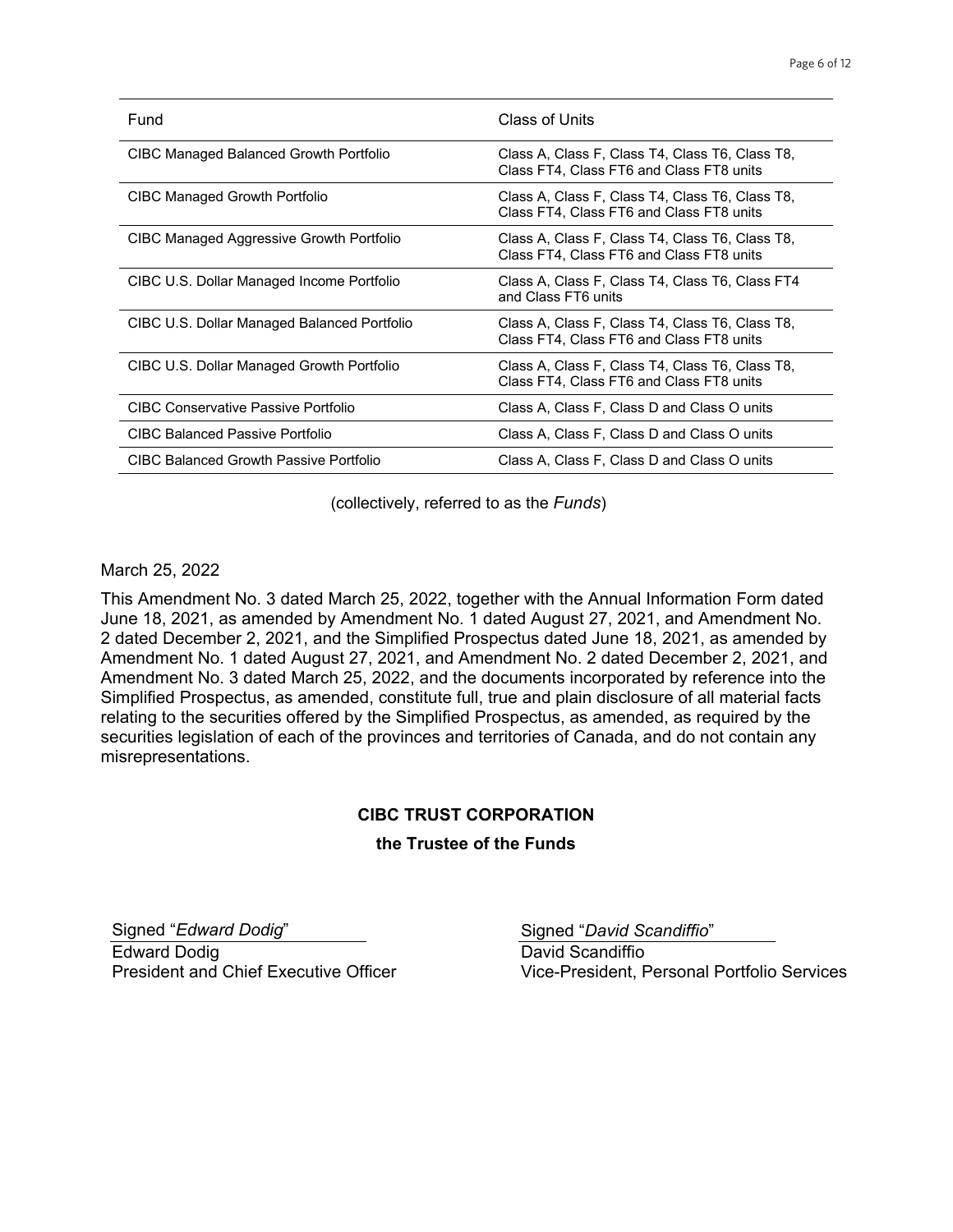# **Certificate of the Manager and Promoter**

| Fund                                     | <b>Class of Units</b>                                                 |
|------------------------------------------|-----------------------------------------------------------------------|
| <b>CIBC Canadian T-Bill Fund</b>         | Class A, Class F, Premium Class, and Class F-<br>Premium units        |
| <b>CIBC Money Market Fund</b>            | Class A, Class F, Premium Class, Class F-Premium<br>and Class O units |
| CIBC U.S. Dollar Money Market Fund       | Class A, Class F, Premium Class, Class F-Premium<br>and Class O units |
| CIBC Short-Term Income Fund              | Class A, Class F, Premium Class, Class F-Premium<br>and Class O units |
| <b>CIBC Canadian Bond Fund</b>           | Class A, Class F, Premium Class, Class F-Premium<br>and Class O units |
| <b>CIBC Monthly Income Fund</b>          | Class A, Class F and Class O units                                    |
| <b>CIBC Global Bond Fund</b>             | Class A, Class F and Class O units                                    |
| CIBC Global Monthly Income Fund          | Class A, Class F and Class O units                                    |
| <b>CIBC Balanced Fund</b>                | Class A and Class F units                                             |
| <b>CIBC Dividend Income Fund</b>         | Class A, Class F and Class O units                                    |
| <b>CIBC Dividend Growth Fund</b>         | Class A, Class F and Class O units                                    |
| <b>CIBC Canadian Equity Fund</b>         | Class A, Class F and Class O units                                    |
| <b>CIBC Canadian Equity Value Fund</b>   | Class A, Class F and Class O units                                    |
| CIBC Canadian Small-Cap Fund             | Class A and Class F units                                             |
| CIBC U.S. Equity Fund                    | Class A, Class F and Class O units                                    |
| CIBC U.S. Small Companies Fund           | Class A, Class F and Class O units                                    |
| <b>CIBC Global Equity Fund</b>           | Class A and Class F units                                             |
| <b>CIBC International Equity Fund</b>    | Class A, Class F and Class O units                                    |
| <b>CIBC European Equity Fund</b>         | Class A, Class F and Class O units                                    |
| <b>CIBC Emerging Markets Fund</b>        | Class A, Class F and Class O units                                    |
| <b>CIBC Asia Pacific Fund</b>            | Class A, Class F and Class O units                                    |
| CIBC International Small Companies Fund  | Class A and Class F units                                             |
| <b>CIBC Financial Companies Fund</b>     | Class A and Class F units                                             |
| <b>CIBC Canadian Resources Fund</b>      | Class A, Class F and Class O units                                    |
| <b>CIBC Energy Fund</b>                  | Class A, Class F and Class O units                                    |
| <b>CIBC Canadian Real Estate Fund</b>    | Class A, Class F and Class O units                                    |
| <b>CIBC Precious Metals Fund</b>         | Class A, Class F and Class O units                                    |
| CIBC Global Technology Fund              | Class A and Class F units                                             |
| CIBC Canadian Short-Term Bond Index Fund | Class A, Class F, Premium Class, Class F-Premium<br>and Class O units |
| CIBC Canadian Bond Index Fund            | Class A, Class F, Premium Class, Class F-Premium<br>and Class O units |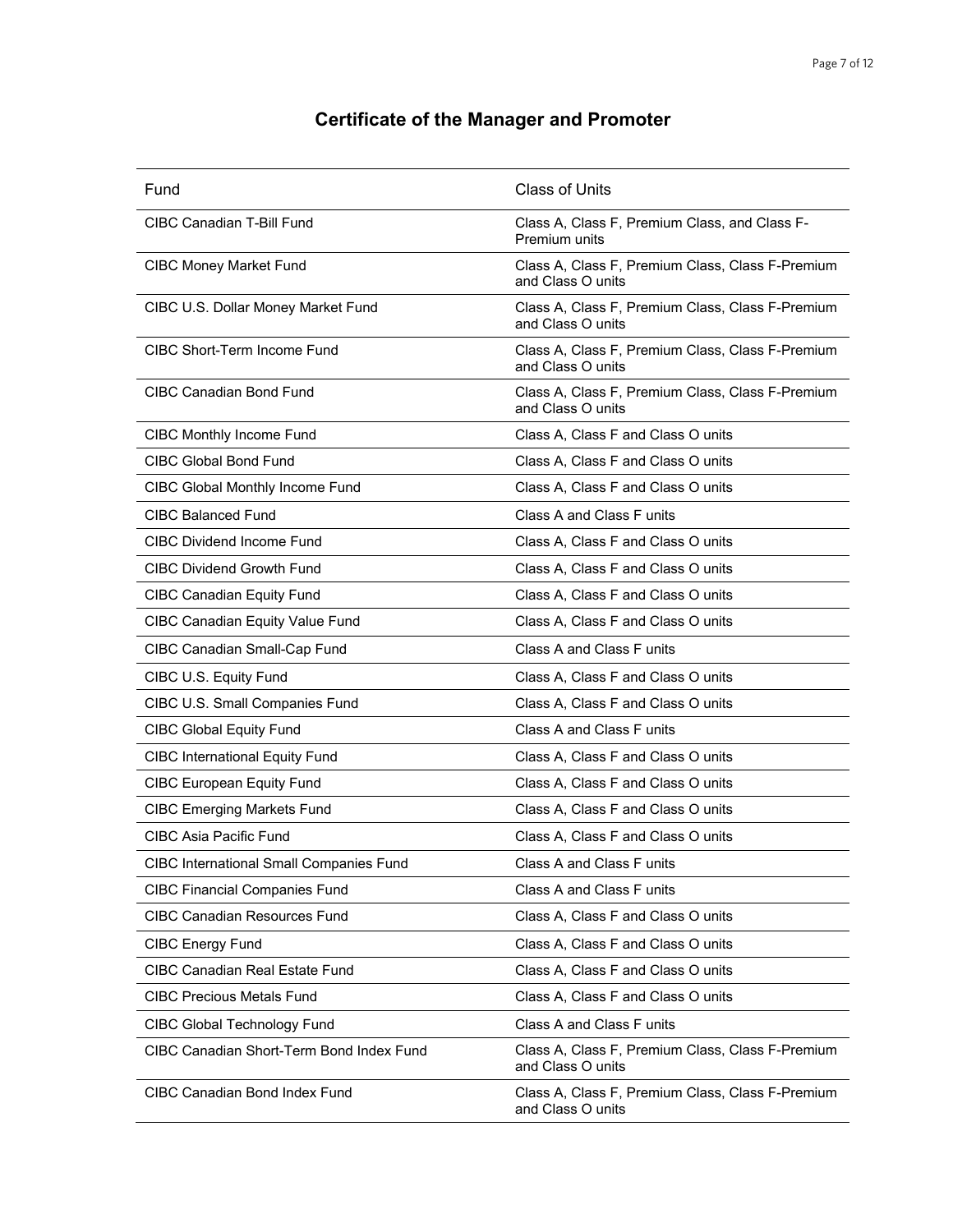| Fund                                                   | <b>Class of Units</b>                                                       |
|--------------------------------------------------------|-----------------------------------------------------------------------------|
| CIBC Global Bond Index Fund                            | Class A, Class F, Premium Class, Class F-Premium<br>and Class O units       |
| CIBC Balanced Index Fund                               | Class A, Class F, Premium Class and Class F-<br>Premium units               |
| <b>CIBC Canadian Index Fund</b>                        | Class A, Class F, Premium Class, Class F-Premium<br>and Class O units       |
| CIBC U.S. Broad Market Index Fund                      | Class A, Class F, Premium Class, Class F-Premium<br>and Class O units       |
| CIBC U.S. Index Fund                                   | Class A, Class F, Premium Class, Class F-Premium<br>and Class O units       |
| <b>CIBC</b> International Index Fund                   | Class A, Class F, Premium Class, Class F-Premium<br>and Class O units       |
| <b>CIBC European Index Fund</b>                        | Class A, Class F, Premium Class and Class F-<br>Premium units               |
| <b>CIBC Emerging Markets Index Fund</b>                | Class A, Class F, Premium Class, Class F-Premium<br>and Class O units       |
| CIBC Asia Pacific Index Fund                           | Class A, Class F, Premium Class, Class F-Premium<br>and Class O units       |
| CIBC Nasdaq Index Fund                                 | Class A, Class F, Premium Class and Class F-<br>Premium units               |
| CIBC Sustainable Canadian Core Plus Bond Fund          | Series A, Series F, ETF Series, Series S and Series<br>O units              |
| <b>CIBC Sustainable Canadian Equity Fund</b>           | Series A, Series F, ETF Series, Series S and Series<br>O units              |
| <b>CIBC Sustainable Global Equity Fund</b>             | Series A, Series F, ETF Series, Series S and Series<br>O units              |
| <b>CIBC Sustainable Conservative Balanced Solution</b> | Series A, Series F, ETF Series, Series S and Series<br>O units              |
| <b>CIBC Sustainable Balanced Solution</b>              | Series A, Series F, ETF Series, Series S and Series<br>O units              |
| CIBC Sustainable Balanced Growth Solution              | Series A, Series F, ETF Series, Series S and Series<br>O units              |
| <b>CIBC Smart Income Solution</b>                      | Series A, Series T5, Series F, Series FT5, Series S<br>and Series ST5 units |
| <b>CIBC Smart Balanced Income Solution</b>             | Series A, Series T5, Series F, Series FT5, Series S<br>and Series ST5 units |
| <b>CIBC Smart Balanced Solution</b>                    | Series A, Series T5, Series F, Series FT5, Series S<br>and Series ST5 units |
| <b>CIBC Smart Balanced Growth Solution</b>             | Series A, Series T5, Series F, Series FT5, Series S<br>and Series ST5 units |
| <b>CIBC Smart Growth Solution</b>                      | Series A, Series T5, Series F, Series FT5, Series S<br>and Series ST5 units |
| CIBC Managed Income Portfolio                          | Class A, Class F, Class T4, Class T6, Class FT4<br>and Class FT6 units      |
| CIBC Managed Income Plus Portfolio                     | Class A, Class F, Class T4, Class T6, Class FT4<br>and Class FT6 units      |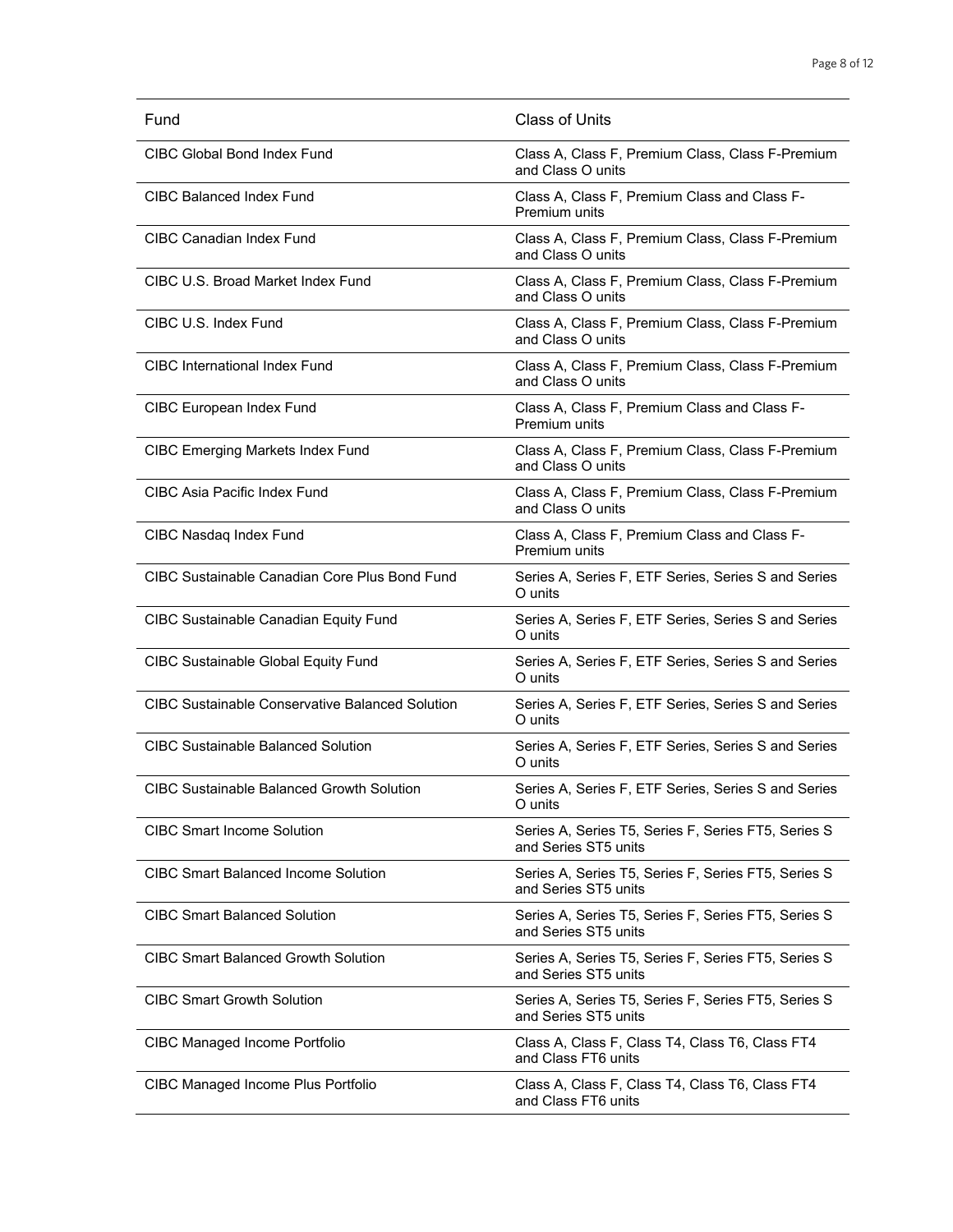| Fund                                           | Class of Units                                                                              |
|------------------------------------------------|---------------------------------------------------------------------------------------------|
| CIBC Managed Balanced Portfolio                | Class A, Class F, Class T4, Class T6, Class T8,<br>Class FT4, Class FT6 and Class FT8 units |
| CIBC Managed Monthly Income Balanced Portfolio | Class A, Class F, Class T6, Class T8, Class FT6<br>and Class FT8 units                      |
| CIBC Managed Balanced Growth Portfolio         | Class A, Class F, Class T4, Class T6, Class T8,<br>Class FT4, Class FT6 and Class FT8 units |
| <b>CIBC Managed Growth Portfolio</b>           | Class A, Class F, Class T4, Class T6, Class T8,<br>Class FT4, Class FT6 and Class FT8 units |
| CIBC Managed Aggressive Growth Portfolio       | Class A, Class F, Class T4, Class T6, Class T8,<br>Class FT4, Class FT6 and Class FT8 units |
| CIBC U.S. Dollar Managed Income Portfolio      | Class A, Class F, Class T4, Class T6, Class FT4<br>and Class FT6 units                      |
| CIBC U.S. Dollar Managed Balanced Portfolio    | Class A, Class F, Class T4, Class T6, Class T8,<br>Class FT4, Class FT6 and Class FT8 units |
| CIBC U.S. Dollar Managed Growth Portfolio      | Class A, Class F, Class T4, Class T6, Class T8,<br>Class FT4, Class FT6 and Class FT8 units |
| CIBC Conservative Passive Portfolio            | Class A, Class F, Class D and Class O units                                                 |
| <b>CIBC Balanced Passive Portfolio</b>         | Class A, Class F, Class D and Class O units                                                 |
| <b>CIBC Balanced Growth Passive Portfolio</b>  | Class A, Class F, Class D and Class O units                                                 |

(collectively, referred to as the *Funds*)

#### March 25, 2022

This Amendment No. 3 dated March 25, 2022, together with the Annual Information Form dated June 18, 2021, as amended by Amendment No. 1 dated August 27, 2021, and Amendment No. 2 dated December 2, 2021, and the Simplified Prospectus dated June 18, 2021, as amended by Amendment No. 1 dated August 27, 2021, and Amendment No. 2 dated December 2, 2021, and Amendment No. 3 dated March 25, 2022, and the documents incorporated by reference into the Simplified Prospectus, as amended, constitute full, true and plain disclosure of all material facts relating to the securities offered by the Simplified Prospectus, as amended, as required by the securities legislation of each of the provinces and territories of Canada, and do not contain any misrepresentations.

#### CANADIAN IMPERIAL BANK OF COMMERCE the Manager and Promoter of the Funds

Signed "*Victor G. Dodig*" Victor G. Dodig President and Chief Executive Officer Signed "*Hratch Panossian*"

Hratch Panossian Senior Executive Vice-President and Chief Financial Officer

On behalf of the Board of Directors of Canadian Imperial Bank of Commerce

Signed "*Katharine B. Stevenson*"

Katharine B. Stevenson Chair of the Board

Signed "*Luc Desjardins*"

Luc Desjardins **Director**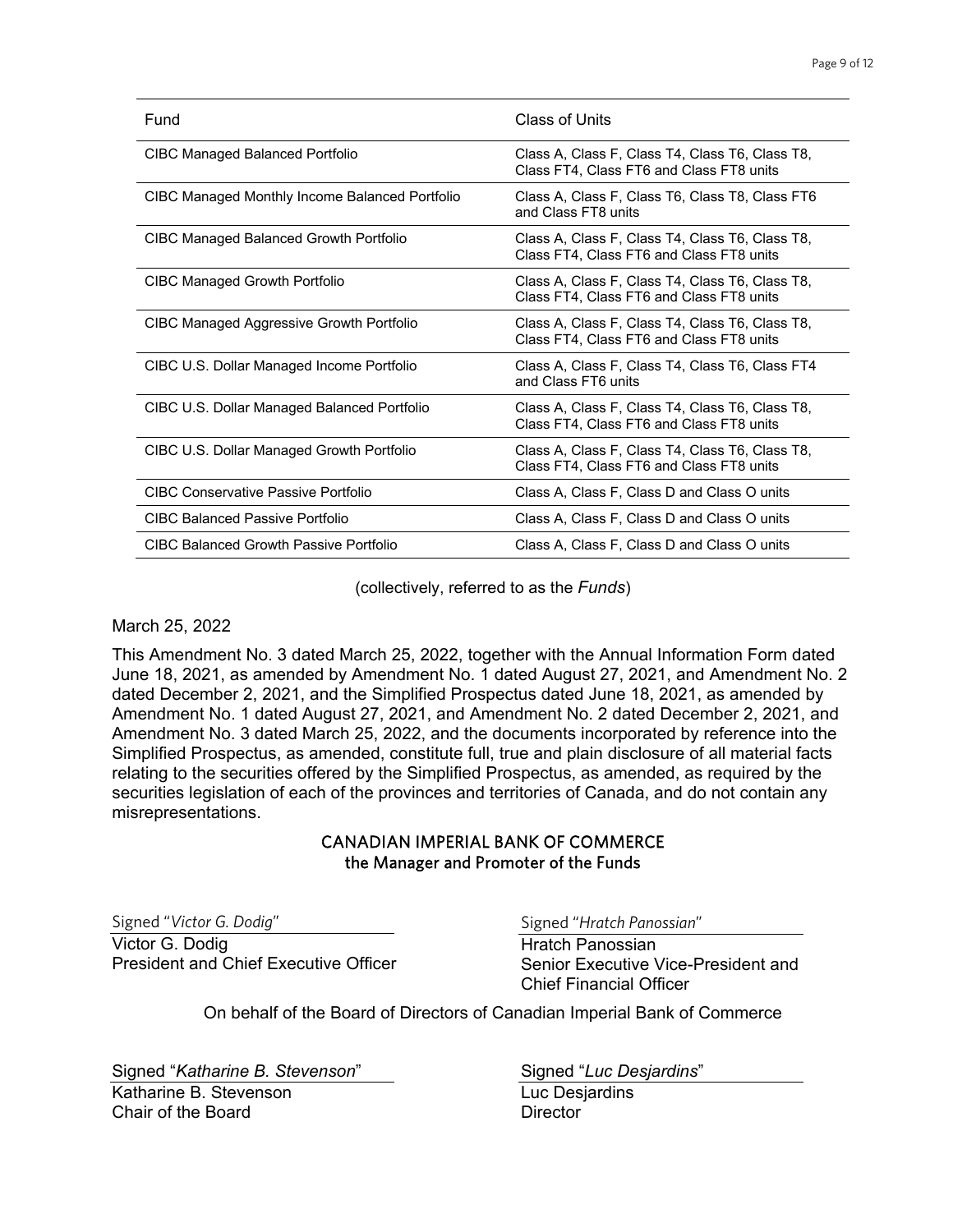# **Certificate of the Principal Distributor**

| Fund                                           | <b>Class of Units</b>                                                 |
|------------------------------------------------|-----------------------------------------------------------------------|
| CIBC Canadian T-Bill Fund                      | Class A, Class F, Premium Class, and Class F-<br>Premium units        |
| <b>CIBC Money Market Fund</b>                  | Class A, Class F, Premium Class, Class F-Premium<br>and Class O units |
| CIBC U.S. Dollar Money Market Fund             | Class A, Class F, Premium Class, Class F-Premium<br>and Class O units |
| <b>CIBC Short-Term Income Fund</b>             | Class A, Class F, Premium Class, Class F-Premium<br>and Class O units |
| <b>CIBC Canadian Bond Fund</b>                 | Class A, Class F, Premium Class, Class F-Premium<br>and Class O units |
| <b>CIBC Monthly Income Fund</b>                | Class A, Class F and Class O units                                    |
| <b>CIBC Global Bond Fund</b>                   | Class A, Class F and Class O units                                    |
| CIBC Global Monthly Income Fund                | Class A, Class F and Class O units                                    |
| <b>CIBC Balanced Fund</b>                      | Class A and Class F units                                             |
| <b>CIBC Dividend Income Fund</b>               | Class A, Class F and Class O units                                    |
| <b>CIBC Dividend Growth Fund</b>               | Class A, Class F and Class O units                                    |
| <b>CIBC Canadian Equity Fund</b>               | Class A, Class F and Class O units                                    |
| <b>CIBC Canadian Equity Value Fund</b>         | Class A, Class F and Class O units                                    |
| CIBC Canadian Small-Cap Fund                   | Class A and Class F units                                             |
| CIBC U.S. Equity Fund                          | Class A, Class F and Class O units                                    |
| CIBC U.S. Small Companies Fund                 | Class A, Class F and Class O units                                    |
| <b>CIBC Global Equity Fund</b>                 | Class A and Class F units                                             |
| <b>CIBC International Equity Fund</b>          | Class A, Class F and Class O units                                    |
| <b>CIBC European Equity Fund</b>               | Class A, Class F and Class O units                                    |
| <b>CIBC Emerging Markets Fund</b>              | Class A, Class F and Class O units                                    |
| <b>CIBC Asia Pacific Fund</b>                  | Class A, Class F and Class O units                                    |
| <b>CIBC International Small Companies Fund</b> | Class A and Class F units                                             |
| <b>CIBC Financial Companies Fund</b>           | Class A and Class F units                                             |
| <b>CIBC Canadian Resources Fund</b>            | Class A, Class F and Class O units                                    |
| <b>CIBC Energy Fund</b>                        | Class A, Class F and Class O units                                    |
| <b>CIBC Canadian Real Estate Fund</b>          | Class A, Class F and Class O units                                    |
| <b>CIBC Precious Metals Fund</b>               | Class A, Class F and Class O units                                    |
| CIBC Global Technology Fund                    | Class A and Class F units                                             |
| CIBC Canadian Short-Term Bond Index Fund       | Class A, Class F, Premium Class, Class F-Premium<br>and Class O units |
| <b>CIBC Canadian Bond Index Fund</b>           | Class A, Class F, Premium Class, Class F-Premium<br>and Class O units |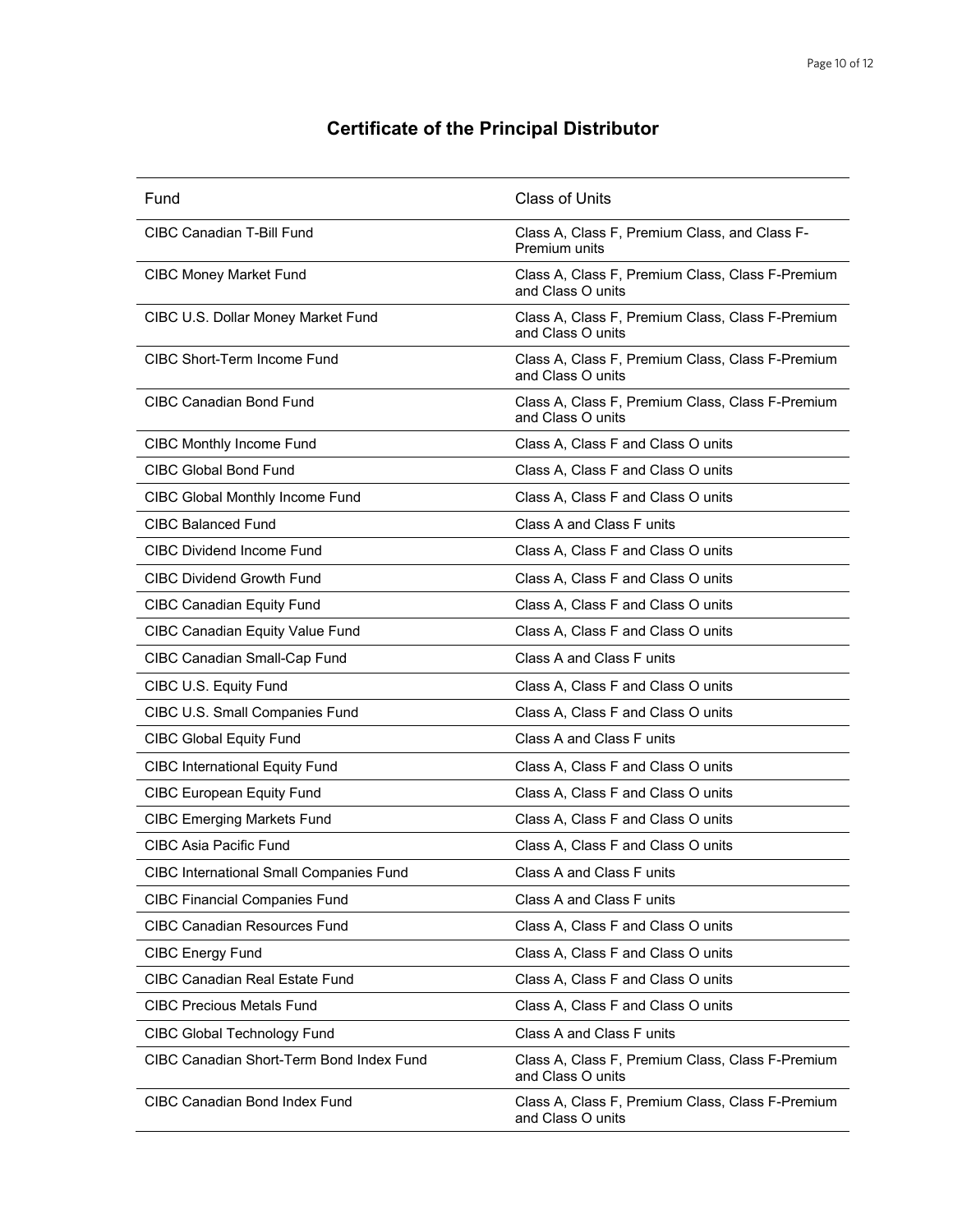| Fund                                                   | Class of Units                                                                              |
|--------------------------------------------------------|---------------------------------------------------------------------------------------------|
| CIBC Global Bond Index Fund                            | Class A, Class F, Premium Class, Class F-Premium<br>and Class O units                       |
| CIBC Balanced Index Fund                               | Class A, Class F, Premium Class and Class F-<br>Premium units                               |
| CIBC Canadian Index Fund                               | Class A, Class F, Premium Class, Class F-Premium<br>and Class O units                       |
| CIBC U.S. Broad Market Index Fund                      | Class A, Class F, Premium Class, Class F-Premium<br>and Class O units                       |
| CIBC U.S. Index Fund                                   | Class A, Class F, Premium Class, Class F-Premium<br>and Class O units                       |
| <b>CIBC</b> International Index Fund                   | Class A, Class F, Premium Class, Class F-Premium<br>and Class O units                       |
| <b>CIBC European Index Fund</b>                        | Class A, Class F, Premium Class and Class F-<br>Premium units                               |
| <b>CIBC Emerging Markets Index Fund</b>                | Class A, Class F, Premium Class, Class F-Premium<br>and Class O units                       |
| CIBC Asia Pacific Index Fund                           | Class A, Class F, Premium Class, Class F-Premium<br>and Class O units                       |
| CIBC Nasdaq Index Fund                                 | Class A, Class F, Premium Class and Class F-<br>Premium units                               |
| CIBC Sustainable Canadian Core Plus Bond Fund          | Series A, Series F, ETF Series, Series S and Series<br>O units                              |
| <b>CIBC Sustainable Canadian Equity Fund</b>           | Series A, Series F, ETF Series, Series S and Series<br>O units                              |
| <b>CIBC Sustainable Global Equity Fund</b>             | Series A, Series F, ETF Series, Series S and Series<br>O units                              |
| <b>CIBC Sustainable Conservative Balanced Solution</b> | Series A, Series F, ETF Series, Series S and Series<br>O units                              |
| <b>CIBC Sustainable Balanced Solution</b>              | Series A, Series F, ETF Series, Series S and Series<br>O units                              |
| <b>CIBC Sustainable Balanced Growth Solution</b>       | Series A, Series F, ETF Series, Series S and Series<br>∪ units                              |
| <b>CIBC Smart Income Solution</b>                      | Series A, Series T5, Series F, Series FT5, Series S<br>and Series ST5 units                 |
| <b>CIBC Smart Balanced Income Solution</b>             | Series A, Series T5, Series F, Series FT5, Series S<br>and Series ST5 units                 |
| <b>CIBC Smart Balanced Solution</b>                    | Series A, Series T5, Series F, Series FT5, Series S<br>and Series ST5 units                 |
| <b>CIBC Smart Balanced Growth Solution</b>             | Series A, Series T5, Series F, Series FT5, Series S<br>and Series ST5 units                 |
| <b>CIBC Smart Growth Solution</b>                      | Series A, Series T5, Series F, Series FT5, Series S<br>and Series ST5 units                 |
| <b>CIBC Managed Income Portfolio</b>                   | Class A, Class F, Class T4, Class T6, Class FT4<br>and Class FT6 units                      |
| CIBC Managed Income Plus Portfolio                     | Class A, Class F, Class T4, Class T6, Class FT4<br>and Class FT6 units                      |
| <b>CIBC Managed Balanced Portfolio</b>                 | Class A, Class F, Class T4, Class T6, Class T8,<br>Class FT4, Class FT6 and Class FT8 units |